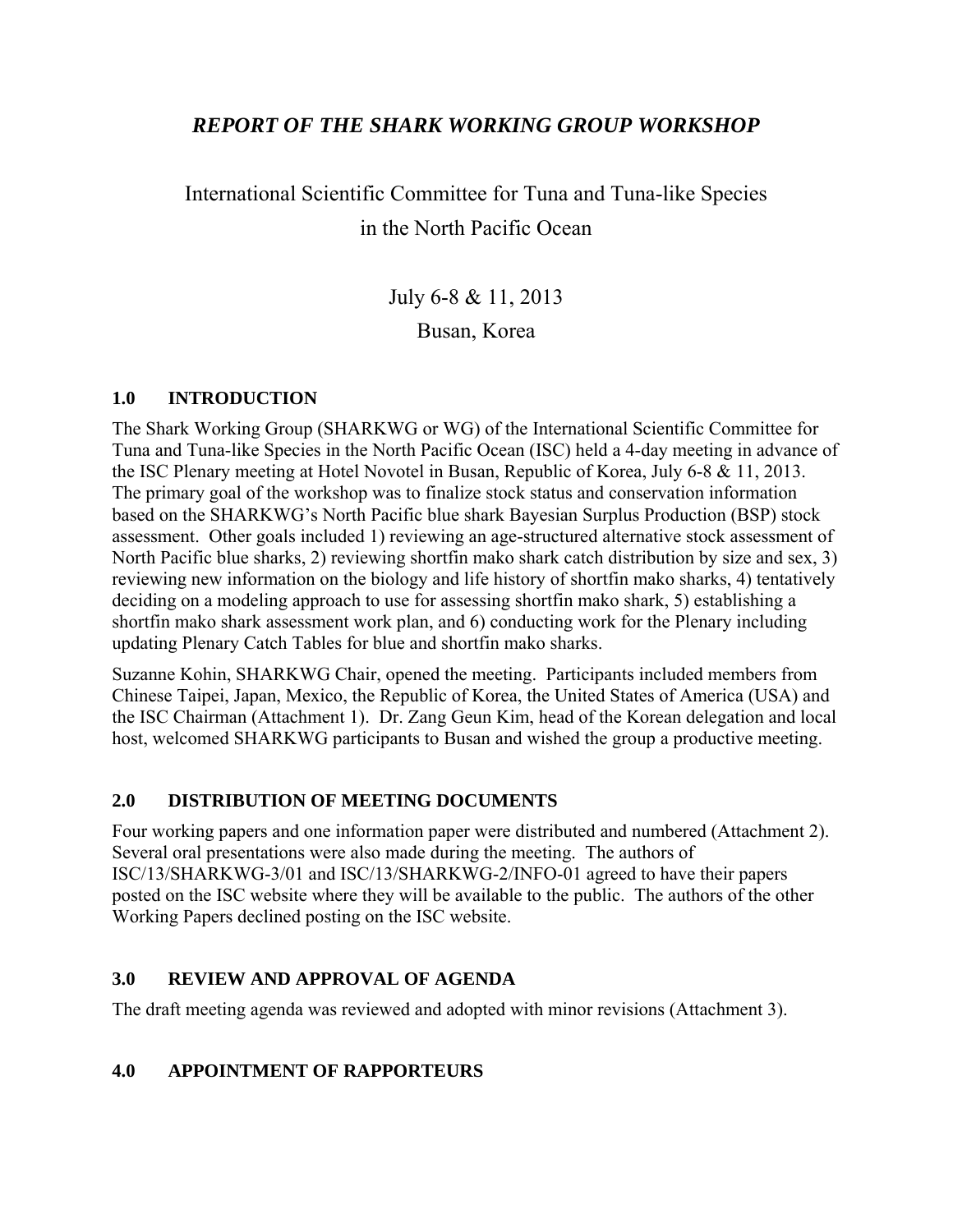Rapporteuring duties were assigned to M. Kai, S. Kohin, K. Piner, Y. Semba, S. Teo, and S.-C. Yoon. The approved agenda (Attachment 3) indicates the rapporteurs for each item in parentheses.

#### **5.0 SUMMARY OF THE APRIL 2013 WORKSHOP**

The Chair of the SHARKWG provided a summary of the April 2013 workshop held in Shizuoka, Japan. The primary goal of the workshop was to complete a Bayesian Surplus Production (BSP) stock assessment for blue sharks in the North Pacific and develop tentative conservation information for the ISC Plenary. Other goals included 1) developing plans for a preliminary agestructured assessment of blue sharks in the North Pacific that will be completed by the next SHARKWG meeting in July and 2) gathering information and discussing assessment plans for shortfin mako shark. Seven working papers and one information paper as well as several oral presentations were discussed. Relatively minor changes to some of the final catch data time series for the assessment were reviewed and accepted. A couple of papers on alternative CPUE indices developed by Clarke et al. were discussed. Although the WG was unable to carefully review the analyses, and the CPUE indices had already been chosen for the blue shark assessment, the WG made a few observations. It was noted that the majority of the data for one (published in Conservation Biology) was from the Hawaii longline fishery and showed a similar trend to that of the Hawaii index developed by this WG. The second, derived from Japan research training vessel data, was from relatively few vessels, covered a smaller area than the Hawaii index, and there were some concerns about complete data recording in recent years, thus the WG considered the Hawaii index a better representation for a fishery with similar operational characteristics. The WG spent considerable time discussing the choice of input priors for the BSP model. Specifically there is much uncertainty about the life history characteristics of blue sharks and what may be the best choices for the productivity parameters *r* and *n*. The WG chose what they believed to be the most plausible input parameters based on information from WG scientists as well as data from the Atlantic. The BSP modeling team had made excellent progress on the assessment. The WG reviewed preliminary runs, suggested additional runs and ultimately completed the assessment with the finalized data by the end of the meeting.

### **6.0 SS MODELING OF NORTH PACIFIC BLUE SHARK**

Members of the ISC SHARKWG and SPC (Secretariat of the Pacific Community) had previously agreed to collaborate on an age-structured model of North Pacific blue sharks using Stock Synthesis (SS) (reference report from May 2013). The purpose of the SS modeling efforts was to help the WG understand possible effects of the age and sex structures on stock assessment results because the BSP model used in the current assessment does not account for these effects.

The WG discussed the executive summary and key figures and tables for the base case agestructured SS3 model of North Pacific blue sharks (ISC/13/SHARKWG-3/INFO-01). However, the WG was unable to review the collaborative SS3 model and its results because a full report detailing the SS model was not provided to the WG by the previously agreed upon deadline or even by the start of the meeting. In addition, the executive summary did not contain enough technical detail for the WG to understand and review the scientific and technical aspects of the model. Therefore, the WG was unable to endorse the SS3 model for developing conservation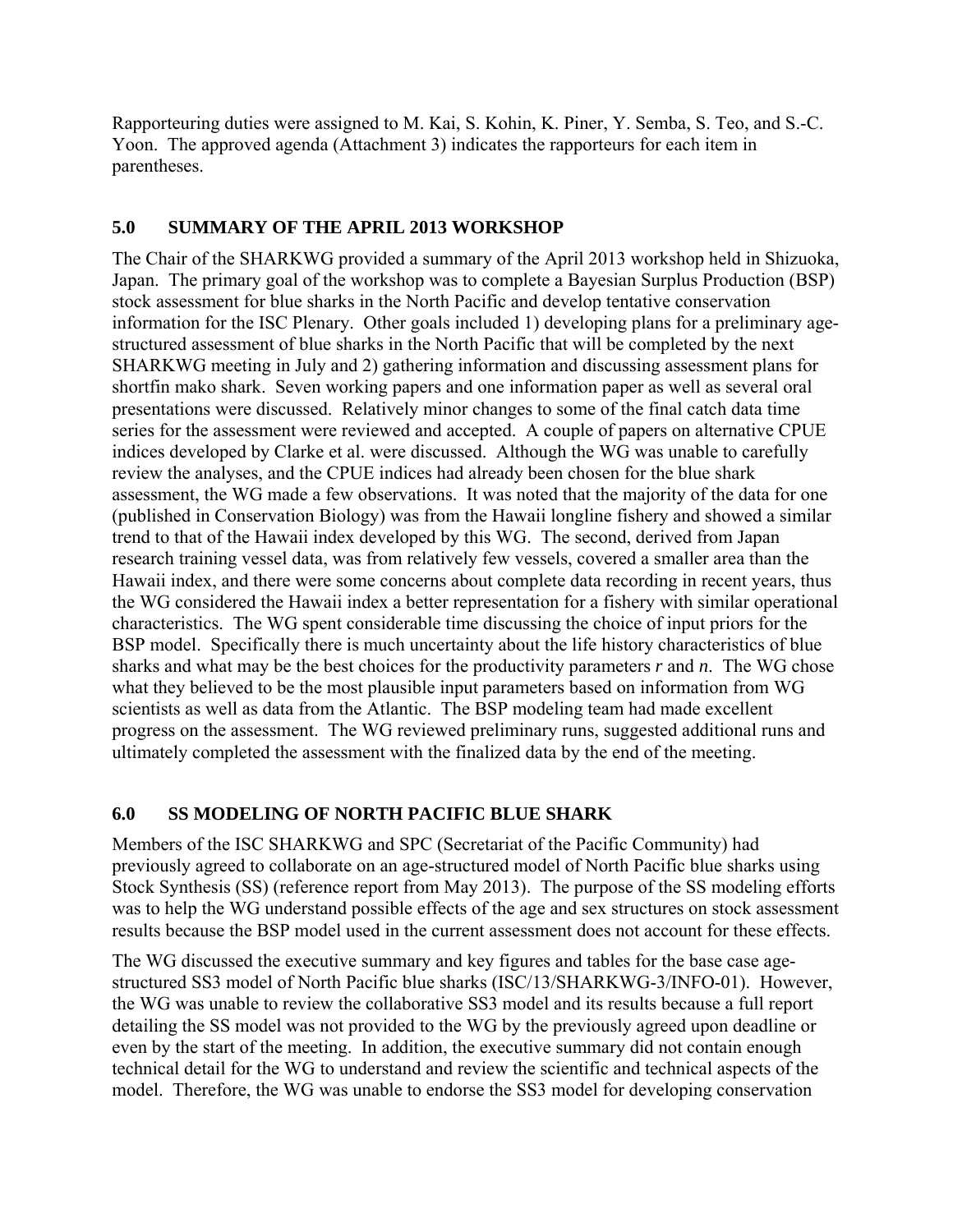and management advice. **The WG requests that presentation of the SS3 model results to the WCPFC be postponed until SC 10 so that the WG has an opportunity to review the model adequately. The WG welcomes further collaborative refinement of the modeling and submission of the full assessment report for review at a future WG meeting.** 

The WG recognized that a draft of the detailed assessment report for the WCPFC was received on 9 July 2013. The paper was not accepted as a submission for this meeting because it was received too late to be taken up by the WG, in particular given the need to thoroughly review the technical details of the assessment. The WG agreed to review the paper on the SS model (or a revised version, if submitted) at the next WG meeting tentatively scheduled for January 2014.

# **7.0 FINALIZE BSP ASSESSMENT REPORT INCLUDING CONSERVATION INFORMATION AND EXECUTIVE SUMMARY**

The WG reviewed and accepted the Executive Summary, Stock Status and Conservation Advice.

# **8.0 PEER REVIEW OF NORTH PACIFIC BLUE SHARK ASSESSMENT**

The SHARKWG Chair asked members whether they favored a desktop peer review of the North Pacific blue shark assessment as has been conducted for all ISC stock assessments since the 2011 albacore assessment. The objectives of the review would be to critique and provide feedback of the assessment with the intent to improve future assessments. The review could be conducted through the Center for Independent Experts (CIE) established by NOAA Fisheries to strengthen and ensure high quality of their fisheries science products. Terms of Reference for the review would be developed to be appropriate for the international nature of the ISC assessment process and be modeled after those recently written for the ISC Pacific bluefin tuna assessment peer review. **All members present agreed that the peer review should proceed.** T. Sippel and N. Takahashi were identified as the technical contacts if questions arise from the reviewers and the WG Chair will serve as the principal contact. The WG Chair will work with the ISC Secretariat to finalize all necessary documents. The review is planned to be completed by ISC 14.

### **9.0 SHORTFIN MAKO SHARK SPATIAL DISTRIBUTION BY SIZE/SEX**

### **9.1 USA**

### *Size composition and spatial distribution of shortfin mako sharks by size and sex in U.S. West Coast fisheries. (ISC/13/SHARKWG-3/01)*

#### **Summary**

The objective of this working paper is to examine the size composition and the sex and sizespecific spatial distributions of shortfin mako sharks from U.S. West Coast fisheries. This information will help the ISC SHARKWG better understand the size and sex segregation, if any, of this stock and help in the development of the assessment model structure. The size compositions and spatial distributions of shortfin mako sharks along the U.S. West Coast were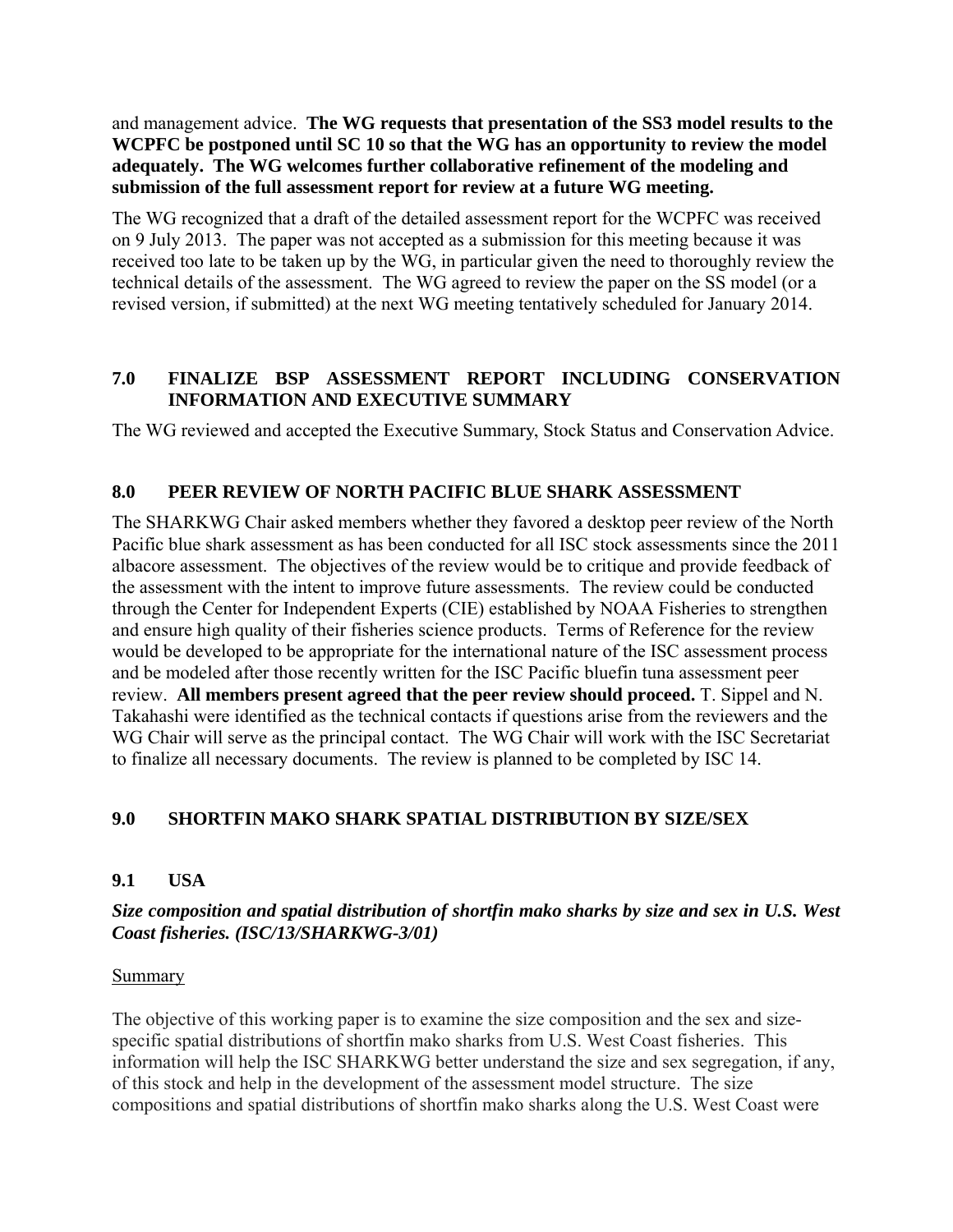developed from four data sources: 1) market size samples of landed shortfin mako sharks from the drift gillnet fishery; 2) onboard observers of the drift gillnet fishery; 3) conventional tag deployments, primarily from the recreational fishery; and 4) size samples and satellite tag tracks from SWFSC juvenile shark longline surveys. Size compositions from the drift gillnet fishery, juvenile shark longline survey, and the conventional tag reports show that shortfin mako sharks from U.S. West Coast fisheries are primarily juveniles and sub-adults. The length distributions of males and females were similar from all data sources. A slight bias in the sex ratio towards male shortfin makos was observed, with approximately 1.2 to 1.3 males per female. Juvenile and sub-adult shortfin mako sharks did not show substantial sex-specific differences in their spatial distributions in the eastern North Pacific Ocean.

Based on these preliminary results, if an age-structured model is to be used for the shortfin mako shark assessment, it is recommended that the SHARKWG consider having the U.S. West Coast fisheries share a single selectivity, and that the selectivity be fitted to the most robust size composition data available, which represents the catches of the most important fisheries on the U.S. West Coast, e.g., the drift gillnet fishery. If a sex-specific model is used for the assessment, the SHARKWG could consider using a shared selectivity curve for both sexes, albeit with an offset for the male or female selectivity, in order to represent the slight bias towards males in these U.S. West Coast fisheries. Relative to the large spatial scales relevant in the upcoming stock assessment, we do not observe strong sex and/or size specific differences in the spatial distribution of shortfin mako sharks in the NEP. However, this tentative conclusion pertains only to the size classes, namely juvenile and sub-adult shortfin makos of both sexes, and the range of the data examined in this study. It should also be noted that these datasets lack sufficient adult female sample sizes to make robust conclusions about their spatial distribution.

#### Discussion

The WG questioned what information was used to divide juvenile and subadults. The authors clarified it was based on previously published work. The authors also noted that southern California is an important pupping area for many species of sharks, which may reflect oceanographic influences. The WG continued the discussion on the importance of the size-sex spatial patterns for the stock assessment. The authors considered the spatial patterns for shortfin mako less important than for blue shark. **The WG requested the US scientists re-examine the HI longline size/sex composition information regarding potential size/sex distribution patterns.**

### **9.2 JAPAN**

# *Outline of shortfin mako shark size distribution in the North Pacific judging from Japanese longline and drift net data (oral presentation)*

The size distribution pattern of shortfin mako sharks in the North Pacific was investigated using logbook and size sampling data collected from Japanese longline and drift net fisheries. The smallest sharks, which were presumed to be the young-of-the-year, were observed in the areas off northeast Japan and California. In the northwest and central Pacific area, the average size of shortfin mako gradually increased from the area off northeast Japan in the eastern and southerly directions. The largest shortfin makos were caught in the northeastern area of the Hawaii Islands. Seasonal variability of CPUE and average sizes was also observed, especially in the subtropical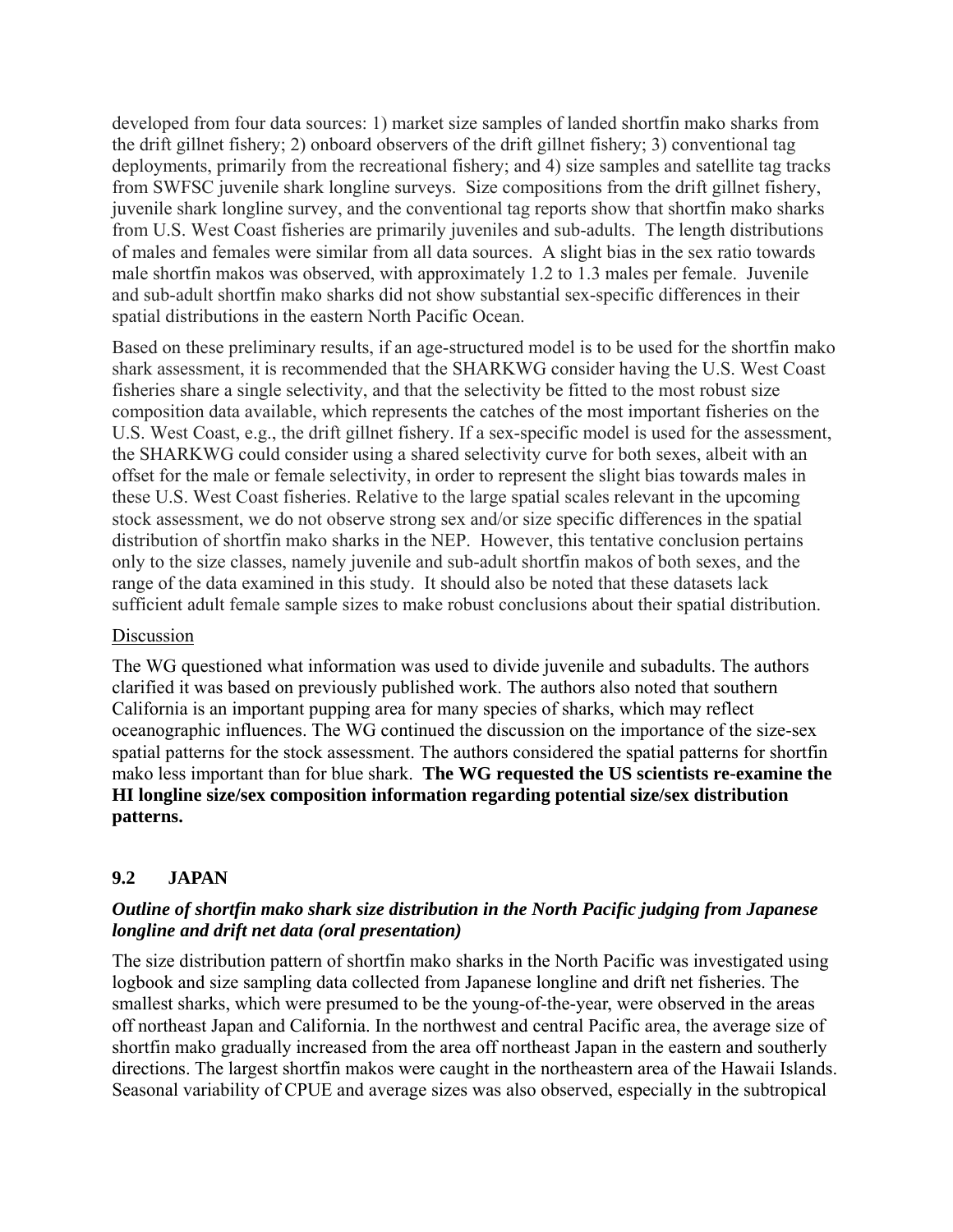and temperate areas in the northwest Pacific where Japanese offshore surface longliners fish. Like blue shark, the highest CPUEs were observed in the subtropical and the temperate areas in the northwest Pacific. Though the amount of catch and value of CPUE were not so high, shortfin mako catches were constantly observed in the tropical and the subtropical area in the north central and the eastern Pacific where Japanese distant-water tuna longliners were operated, which was not observed in the blue shark data. This may be due to the relatively higher market values of frozen shortfin makos than blue shark in Japan.

#### *Spatial distribution pattern of shortfin mako (Isurus oxyrinchus) caught by Japanese fisheries in the North Pacific. (ISC/13/SHARKWG-3/04 and Appendix)*

#### **Summary**

This document reviewed the size data and processed weight data from 260,288 shortfin mako sharks caught by Japanese fisheries in the North Pacific from 1993 through 2012. In this document, we present size frequencies and sex ratios for driftnet, offshore longline (shallow longline), research and training vessel (RTV), and distant-water longline (commercial deep longline) fisheries. Juveniles dominated in the waters between 140E and 160E above 20N, while the number of sharks >=150 cm increased toward the eastern area. A latitudinal difference was observed, especially in the area between 140E and 160E, with an increase in the mode from the north to the south. East of 160E, the latitudinal shift was less obvious. Generally, in the size range between 150 and 230 cm, the proportion of males was greater throughout the area. However, in the area east of the dateline where larger sharks are more prevalent, females dominated the catch of sharks over 230 cm. The sex ratio in the offshore longline (west of 160 W) for sharks between 150-200 cm in size showed a slight predominance of females between 140-160E gradually changing to a predominance of males east of 160E. The sex ratio observed north of Hawaii indicated male dominance between 150-200 cm and female dominance > 200 cm in the area between 30-40N, but the proportion of females was constantly higher than males in the area between 20-30N. In this document, it was suggested that both sexes spend the nursery period probably in even sex ratio until about 150 cm in the area between 140E and 160E, and males move to the east and/or south earlier than females and females may also move to the east as they grow. The results of this document indicate a clear ontogenetic shift of spatial distribution and possible sex-specific distribution patterns, but detailed spatial distribution pattern by sex (especially in females) is still unknown. Further collection and analysis of sexspecific size data in the area south of 30N and east of the dateline, and combined tagging research would progress the understanding of sex-specific distribution pattern of this species.

#### Discussion

The WG noted that the large spatial maps of fishing effort and CPUE are very informative. Furthermore, the WG noted that information from around the Hawaiian Islands was missing. **The WG recommended that Japanese and US scientists collaborate to fill in the missing information on fishing effort, size, sex and distribution of shortfin mako sharks from Hawaiian waters.** The WG also noted that the distribution of CPUE suggested a wide and relatively continuous distribution of shortfin mako sharks in the entire Pacific. However the authors noted that there is evidence of spatial and temporal separation of northern and southern hemisphere pupping grounds, supporting separate northern and southern stocks. The authors also noted that movement of male sharks appears to be uni-directional (west to east) while movement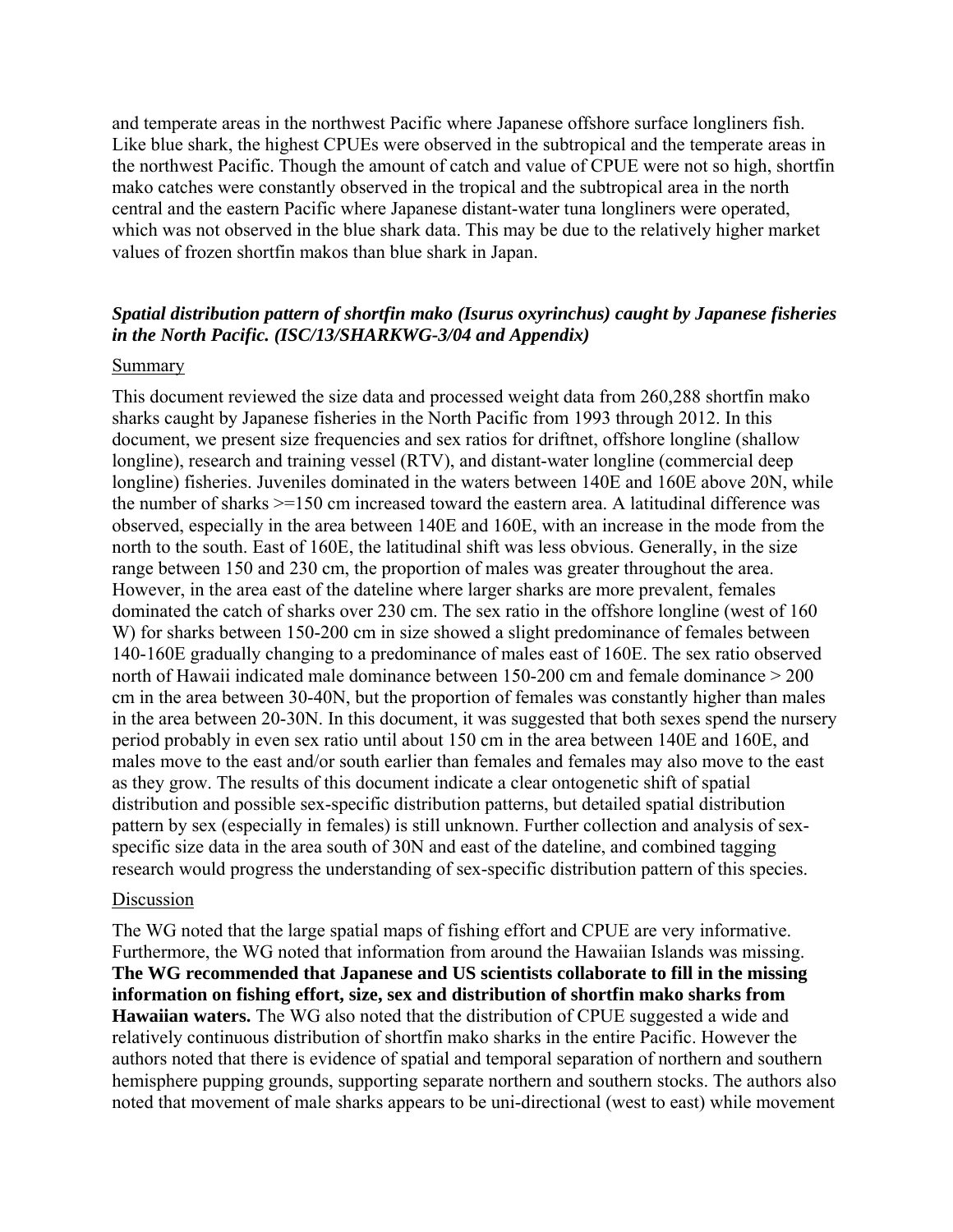of females may include more complex patterns. This tentative inference is based on a limited catch of adult females, as described in *ISC/11/SHARKWG-1/01*, and any such movements were not fully investigated in this study. The authors further clarified that their result on movement is based on the sex ratio and size structure of regional fishery catches. The WG also noted that sexual dimorphism is likely based on the sex ratios by size with females growing to larger sizes.

### **9.3 KOREA**

Korea contributed size and sex information for blue sharks and shortfin makos from their distant water longline fishery; these data have been collected by scientific observers since 2005. The data were collected opportunistically, but Korea is implementing a more systematic data collection with both a scientific observer program and logbooks this year. The data were reviewed and **it was acknowledged that they will provide useful information regarding the Korea longline catch composition for these two species. The WG requested that the data be summarized for a future meeting and compiled in the size templates provided.**

# **10.0 SHORTFIN MAKO SHARK LIFE HISTORY**

# **10.1 AGE AND GROWTH**

# *Estimation of growth curve from length composition of juvenile shortfin mako, Isurus oxyrinchus, in the western and central North Pacific Ocean.(ISC/13/SHARKWG-3/02)*

#### Summary

This paper presents the validation of the growth curve for juvenile shortfin mako, *Isurus oxyrinchus*, in the western and central North Pacific Ocean. The data were the shortfin mako length compositions for shortfin mako caught by Japanese offshore surface longliners and the coastal drift net fishery based on Kesennuma fishing port in 2005–2011. The pooled monthly sex and length compositions were decomposed into size (age) groups by fitting mixture Gaussian distribution curves. Mean, standard deviation, and the mixture weight of each component were estimated and simulation data of precaudal length at ages was generated from them. Parameters of von Bertalanffy growth function were fitted to the simulation data and estimated to be 461.6 cm, 0.09, and -1.7 years for *L*∞, *k*, and *t*0, respectively. The growth curve was compared with the representative curves in the western and central North Pacific Ocean and off southern California. Results from the comparisons revealed that growth of younger fish were similar to the growth observed off southern California. Shortfin makos grow rapidly in the first 6 months of life, with an estimated size of 164 cm for both sexes combined and estimates of 153 cm for males and 156 cm for females, respectively. A previous study had estimated sizes of approximately 131 cm for males and 126 cm for females in the western and central North Pacific Ocean.

#### Discussion

In this paper, growth of juveniles of the first 3 age classes as estimated from size composition data was faster than that estimated in a previous study from vertebrae counts. Growth estimates closely matched estimates of growth of juveniles off southern California from tag-recapture and size composition data. The consistency of this study with the California study suggests the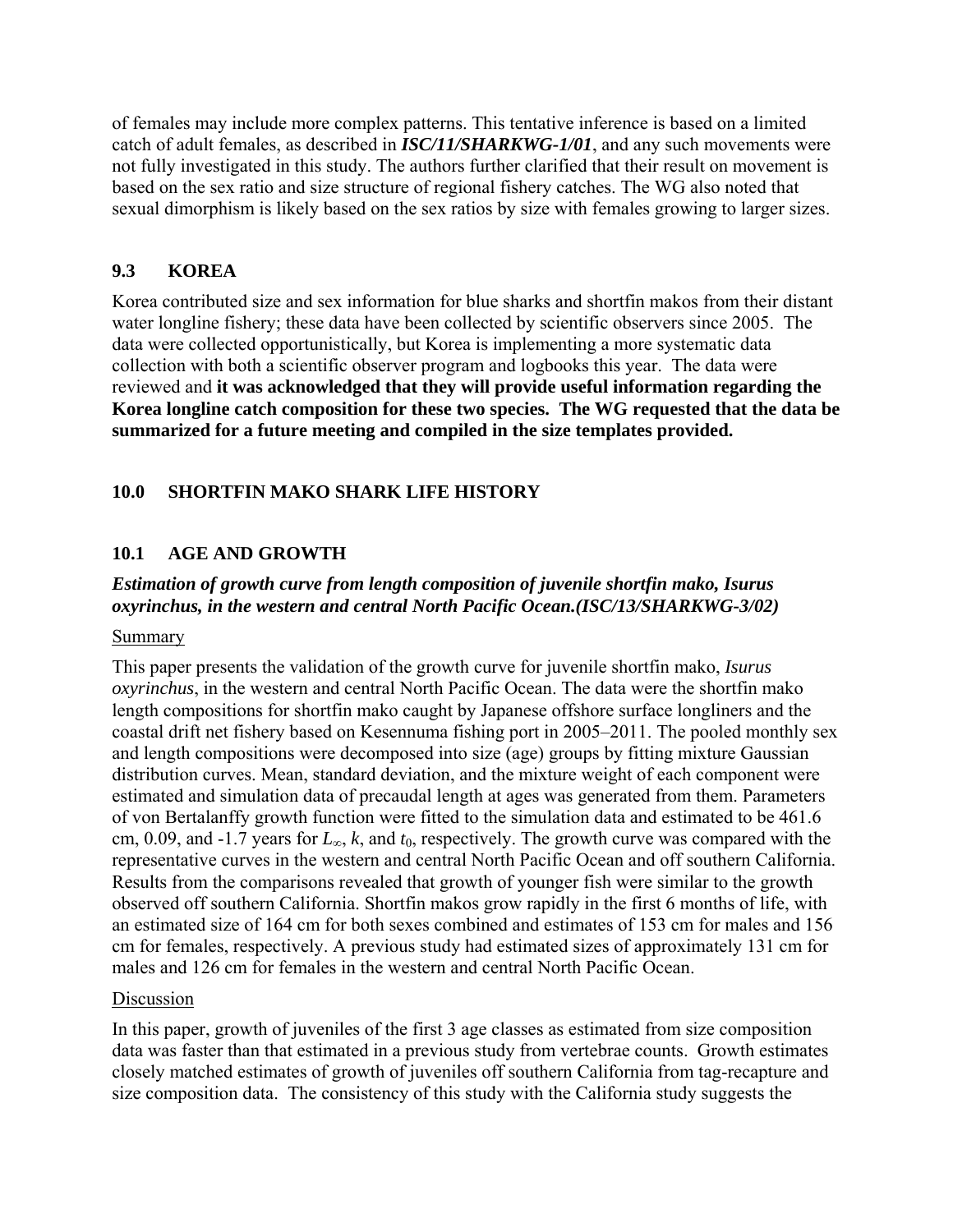growth models developed from vertebral band counts may underestimate growth and need to be revised. While the current study, in combination with the OTC validation study (Wells et al. 2013), provides greater certainty in ageing young fish, the growth of older fish (>150 cm), and hence the value of *L*∞, is highly uncertain because the length compositions only represent the first 3 year classes. It is not advisable to extrapolate growth curves to older ages based on data from only young fish. The WG discussed problems with estimating ages of shortfin makos based on vertebral counts, including the possibility of an ontogenetic change in band periodicity pattern at some life history stage, or the potential biases in counting more bands near the centrum origin in young fish relative to old fish. Further discussion was taken up after the subsequent presentation.

### *Preliminary results of cross-reading of shortfin mako vertebrae between USA and Japanese scientists. (oral presentation)*

### **Summary**

The ongoing cooperative work on cross-reading between USA and Japan was introduced. Japan provided 10 vertebrae collected from Northwest Pacific Ocean to USA to compare the counts between different enhancing methods. Japan and USA adopted the shadowing method on half-cut centrum and X-raying on whole centrum and transverse section, respectively. The result indicated relatively good agreement in the size range < 150 cm but the count by Japan tended to be larger than that of USA in larger size classes. Further crossreading and clarification on the reason of the discrepancy for the large sharks is necessary.

### Discussion

These preliminary results demonstrated that the two methods used to read vertebral bands do not consistently result in the same readings, although the number of samples analyzed was very small. **The WG recommended continuing with the cross-reading study** but suggested that, due to uncertainty in counting bands and assigning ages based on band counts, ageing should be confirmed using independent methods like tagging and chemical marking. The uncertainty in estimating ages from length frequency data beyond 3 years emphasizes the need to conduct further studies.

Due to the importance of establishing a growth curve for shortfin mako sharks to use in the stock assessment, **the WG recommended holding the Second ISC Shark Age and Growth Workshop with a focus on shortfin mako sharks in the near future. At that Workshop, the age and growth specialists should strive to come to a consensus on the appropriate growth model(s) to be used for the assessment. In addition, if it is determined that vertebral counts cannot reliably be used to estimate ages of shortfin mako shark, research should focus on finding alternative methods. If consensus on a growth model cannot be reached, the modelers should incorporate the range of plausible growth models into the assessment, based on the advice of the age and growth scientists.** 

# **10.2 LENGTH-WEIGHT AND LENGTH-LENGTH CONVERSIONS**

M. Tsai is collating all original shortfin mako size data from WG members in order to facilitate selection of conversion factors to use in the upcoming assessment. **The WG recommended that all ISC member countries send length-weight and length-length (e.g., fork length to total length; fork length to precaudal length) relationship data to**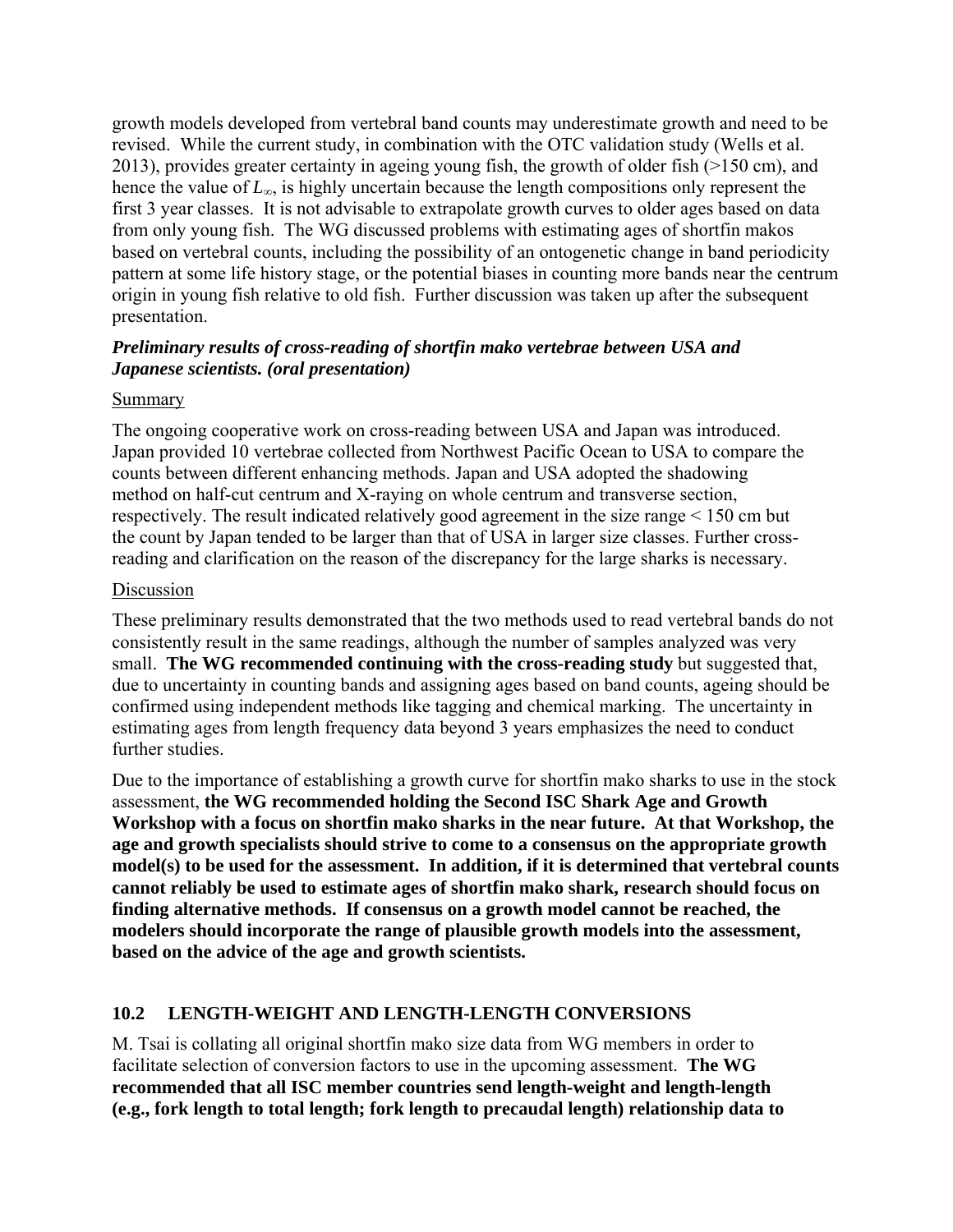**M. Tsai as soon as possible.** The data will be summarized and circulated for WG input on the conversion factors to use. The WG Chair will archive all the original size data.

### **10.3 MATURITY AND FECUNDITY**

The WG did not have any new information on the maturity and fecundity of mako sharks at this meeting.

# **10.4 GENETICS**

### *Global population genetic structure of shortfin mako (Isurus oxyrinchus) inferred from microsatellite DNA markers. (ISC/13/SHARKWG-3/03)*

#### Summary

A total of 613 tissue samples of shortfin mako was collected from eleven sampling areas in the North Atlantic, the Indian and, the North and South Pacific Oceans, and analyzed for fourteen microsatellite loci to estimate the global population genetic structure of shortfin mako. Mean allelic richness and expected heterozygosities in each population ranged from 5.33 to 5.52 and from 0.70 to 0.75 respectively, which were quite similar among populations. The pairwise  $R_{st}$ estimates and the exact test of population differentiation based on allele frequencies did not show any differentiation between populations. The clustering analysis performed by program STRUCTURE also did not indicate any population stratification. These results suggested a lack of genetic differentiation of shortfin makos on inter-oceanic scale. Considering the significant maternal differentiation of the shortfin mako in the North Pacific from other ocean groups indicated in the previous mitochondrial studies, it would be appropriate to consider that the North Pacific shortfin mako is managed separately from ones in the other oceans.

### Discussion

It was clarified that although an early version of the document contained a map showing the locations of samples used in the analyses, samples from California and Mexico were both analyzed and pooled for inclusion in the analysis. The WG noted that the results provide support to the WG's assumption that shortfin makos in the North Pacific are a separate stock from those in the South Pacific. The significant maternal differentiation of makos in the North Pacific suggests that these female makos pup only in the North Pacific. The lack of microsatellite differentiation suggest that male makos from both hemispheres may mix across the equator but the low mako CPUE along the equatorial areas suggest that this rate is likely to be low, even if there is mixing of males. Based on this discussion, **the WG recommended that the upcoming assessment assume that there is a distinct North Pacific stock of shortfin makos**, while noting the potential for low level of mixing across the equator, especially for male makos. **The WG also recommended that WG continue work on the stock structure of mako sharks in the Pacific Ocean.** 

# **10.5 NATURAL MORTALITY**

The WG noted that natural mortality estimates are often related to the growth and other life history parameters of the stock. Since the growth model for North Pacific should be better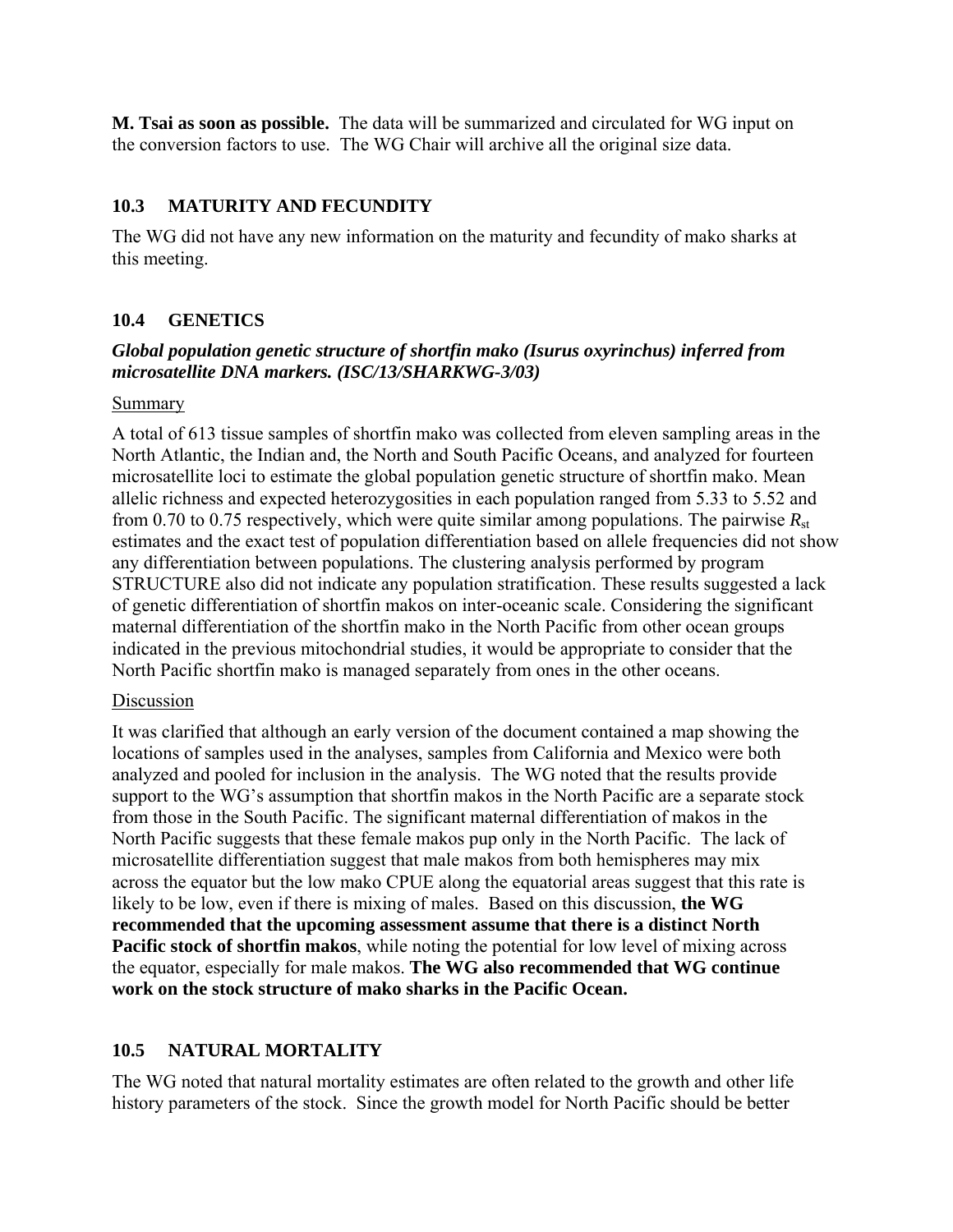defined after the proposed age and growth workshop, **the WG recommended that the WG scientists work on providing natural mortality estimates after the age and growth workshop.** Scientists from the US and Japan volunteered to perform a meta-analysis of natural mortality estimates after consensus growth curves are established.

# **11.0 SHORTFIN MAKO SHARK MODELING APPROACH**

The WG discussed the modeling approach for the upcoming North Pacific mako shark stock assessment as well as the biological input parameter values and appropriate input data structure. The WG chairperson noted that size and sex data for fisheries of all nations were not available for review at the current meeting. For the next meeting, **WG members were asked to summarize catch, and size data based on areas as best defined by the catch composition and fishery practices. Since most of the available data has not yet been compiled and made available to the WG, the decision on the modeling approach was postponed to the next WG data preparation meeting, when such data will be made available.** 

# **12.0 COORDINATION WITH WCPFC AND IATTC**

**The WG reiterated the desire to continue working collaboratively with other organizations.**  The understanding among the ISC, IATTC and WCPFC upon establishment of the SHARKWG identified the ISC as taking the lead on the temperate north Pacific shark species, specifically blue and shortfin mako sharks, in collaboration with the other organizations. Nevertheless, the WG faced challenges in advancing a single ISC north Pacific blue shark assessment. **The WG requested that the ISC Chair take up the issue of collaboration and coordination with the IATTC and WCPFC leadership.** The WG Chair or her designee will continue to attend WCPFC and IATTC Science Committee meetings to keep informed of shark related assessment and research plans.

# **13.0 SHORTFIN MAKO SHARK ASSESSMENT WORK PLAN**

In light of the blue shark assessment, the WG recognizes the difficulty in estimating shark catch and discards and the challenges presented by spatial segregation by size and sex. Because data compilation will be time-consuming, the WG does not expect to complete the shortfin mako shark data compilation and stock assessment before ISC 14. The WG revised the shortfin mako shark assessment workplan developed at the April 2013 meeting on the basis of this realization.

### **In advance of the next meeting:**

- 1. Compare prior L-L and L-Wt conversions with raw data submitted. Conversion equations will be circulated to members at least 1 month before the meeting. *(Tsai)*
- 2. Each nation provide reviews of estimated catch and size (in PCL) and sex data for their fisheries based on the appropriate stratification taking into account size and sex structure of the catch *(all WG members and observers)*
- 3. Combine size and sex data for fisheries in the NEPO and NWPO in order to examine spatial patterns of the stock more fully (Japan, US, Taiwan)
- 4. Age and growth specialists plan  $2<sup>nd</sup>$  workshop to address challenges in ageing shortfin makos, and continue work on comparing methods across studies. (*Semba, Liu, Kohin*)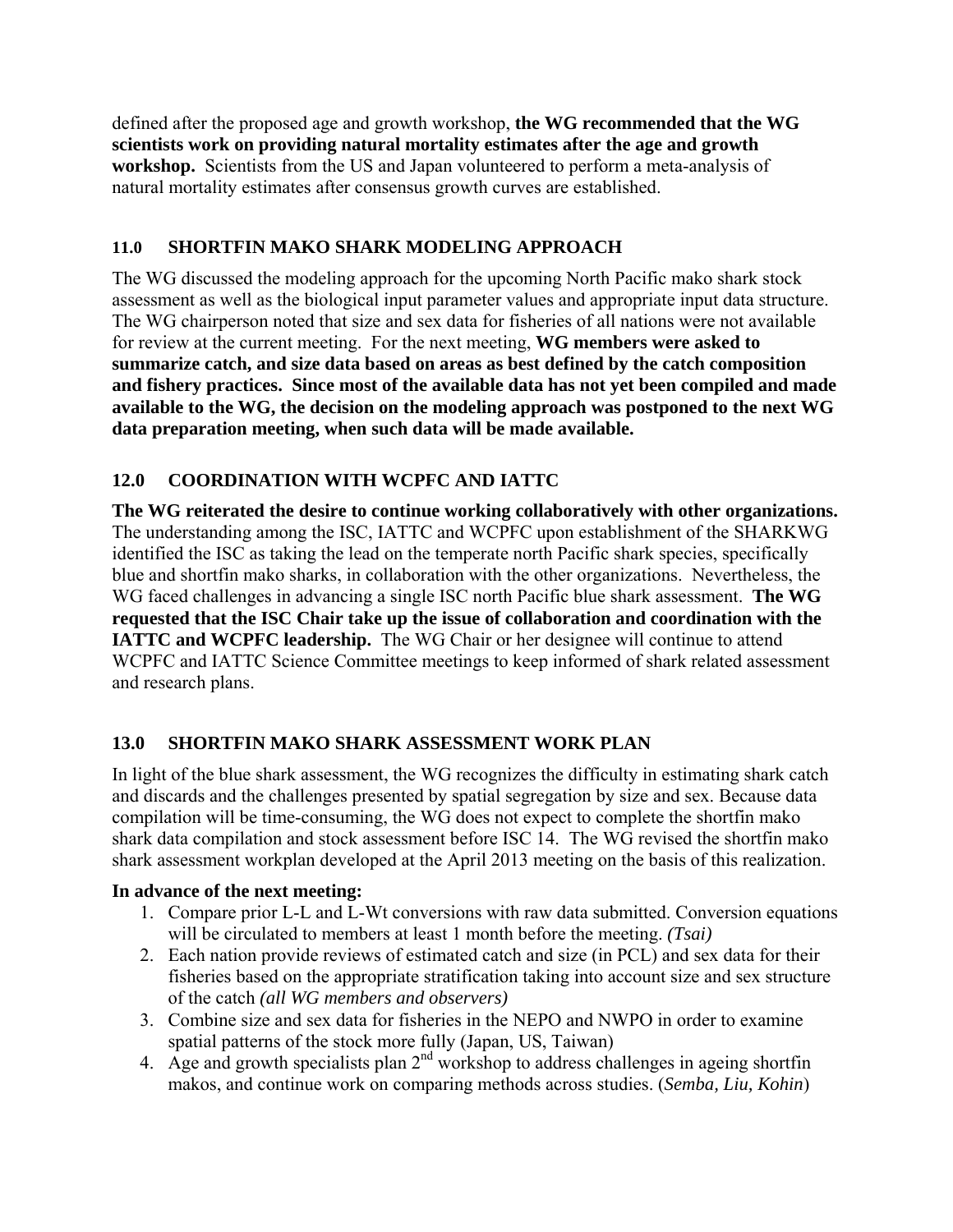5. Chair works with SPC and IATTC, other national delegation leads, and other species WG Chairs to come up with effort, catch and/or size data for fisheries with non-reported catch (*Kohin*).

# **Next meeting fall/winter (Age and growth workshop to precede this)**

- 1. Review additional information on the size and sex composition of shortfin mako sharks
- 2. Review catch data and catch estimation procedures.
- 3. Review abundance indices for potential use in assessment.
- 4. Review progress on biological studies and prioritize studies based on assessment needs and greatest uncertainty.
- 5. Decide on modeling approach and area stratification given information on stock structure.

# **ISC SHARKWG Second Age and Growth Workshop** (tentative objectives)

- 1. Compare results of cross validation for shortfin mako vertebral counts (*Semba, Wells, others*)
- 2. Compare results of reference vertebrae collection readings for shortfin mako and blue shark (prioritizing shortfin mako work for upcoming assessment)
- 3. Develop process for combining raw data given the results of the reference collection comparisons
- 4. Combine raw data based on regional and/or sex-specific growth hypotheses
- 5. Propose candidate growth curve(s) for shortfin makos for use in the stock assessment
- 6. Explore alternative methods for ageing sharks.

### **Spring 2014: final data prep meeting**

- 1. National scientists submit provisional data in the templates provided for the assessment given the agreed upon modeling approach (e.g. catch, size/sex by fisheries and quarters defined).
- 2. Complete and agree upon all data and procedures to estimate catch and abundance indices.
- 3. Review and accept catch estimation procedures for non-reporting fleets.
- 4. Finalize life history parameters to use for assessment.
- 5. Review and accept size data and definition of fisheries.
- 6. WG modelers provide proposal(s) for base case run, sensitivities, and projections.
- 7. Conduct and review preliminary runs.

### **Fall/winter 2014: shortfin mako shark assessment meeting**

- 1. Conduct and review base case assessment modeling (subgroup meeting in advance of WG meeting if needed).
- 2. Conduct and review sensitivity results.
- 3. Conduct and review future projections.
- 4. Develop stock status conclusions and conservation information.
- 5. Prepare assessment report.

# **13.a DEVELOP DATA SUBMISSION TEMPLATES AND DEADLINES**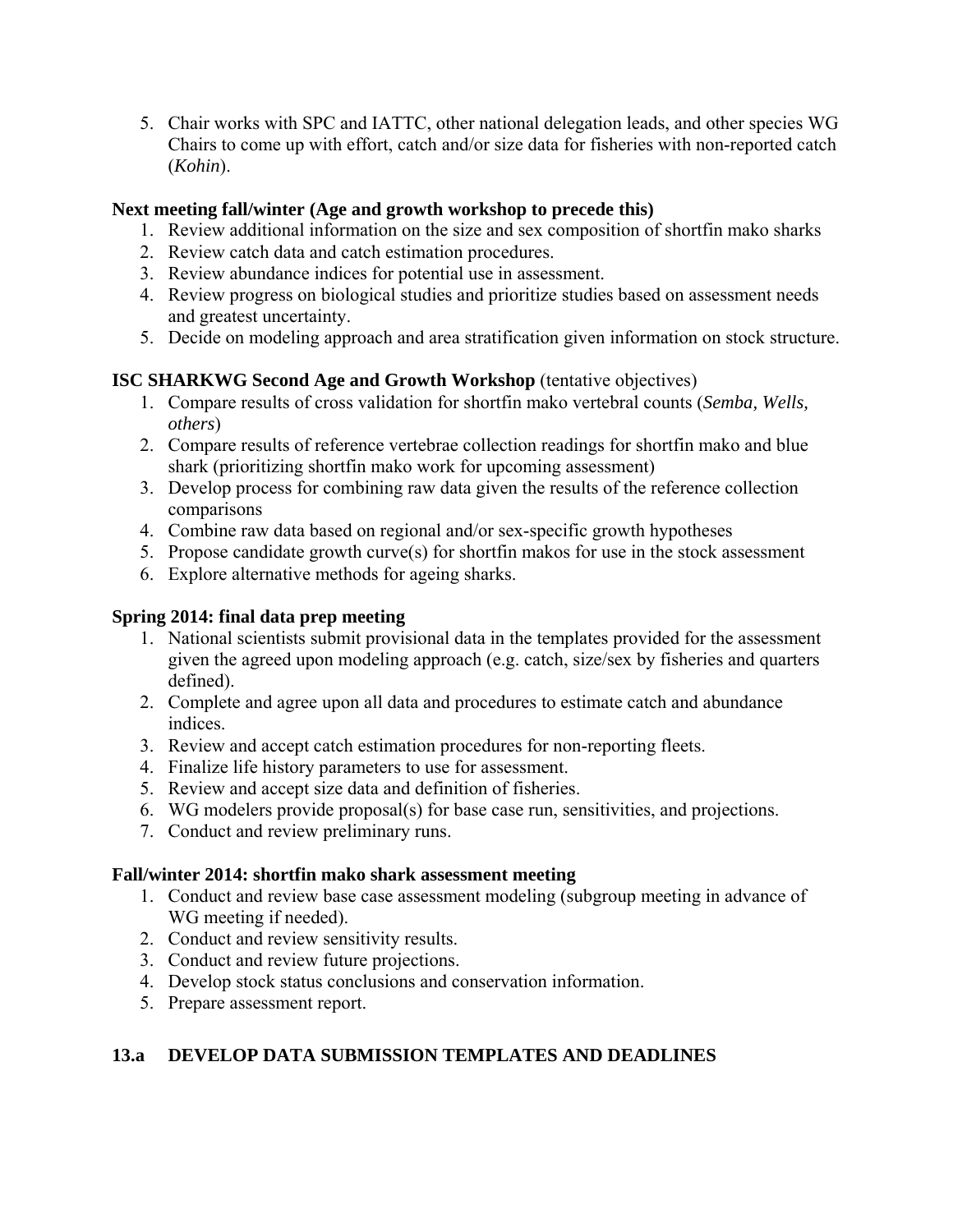The WG developed some preliminary catch and size templates for shortfin mako shark data submission. At this stage, the WG is not requested to submit the data until they are presented and reviewed in summarized form at the next meeting.

# **13.b FUTURE SHARKWG MEETINGS**

|  |  | A tentative schedule for upcoming WG meetings was adopted: |  |  |
|--|--|------------------------------------------------------------|--|--|
|  |  |                                                            |  |  |

| January 9-11, 2014<br>Location in eastern Pacific TBD<br>(tentatively La Jolla CA USA) | Second ISC Shark Age and Growth Workshop                        |
|----------------------------------------------------------------------------------------|-----------------------------------------------------------------|
| January 13-18, 2014<br>Location in eastern Pacific TBD                                 | Review of SS3 north Pacific blue shark<br>assessment            |
| (tentatively La Jolla, CA USA)                                                         | Shortfin mako data review and selection of<br>modeling approach |
| June 2-9, 2014                                                                         | Shortfin mako data prep meeting                                 |
| Keelung, Chinese Taipei                                                                |                                                                 |
| July 2014, 1 day                                                                       | Conduct work for the Plenary                                    |
| At ISC Plenary venue                                                                   |                                                                 |
| Fall/Winter 2014                                                                       | Shortfin mako assessment meeting                                |
| <b>Location TBD</b>                                                                    |                                                                 |

# **14.0 PLENARY CATCH TABLES**

Draft Plenary Catch Tables for blue and shortfin mako sharks were circulated to all members with a request to provide all available retained catch data. The catch tables were finalized by the end of the meeting. It was noted that there is a lack of data for most years and nations because species-specific shark landings data were not routinely collected until recent years in many countries.

# **15.0 OTHER MATTERS**

National SHARKWG contacts were revised. The contact for Korea is Sang Chul Yoon. The contact for Japan is Kotaro Yokawa. No other changes were noted.

# **16.0 CLEARING OF REPORT**

The Report was reviewed and the content provisionally approved by all present. The Chair will make minor non-substantive editorial revisions and circulate a revised version to all WG members within 3 weeks. The report will be finalized within 30 days.

### **17.0 ADJOURNMENT**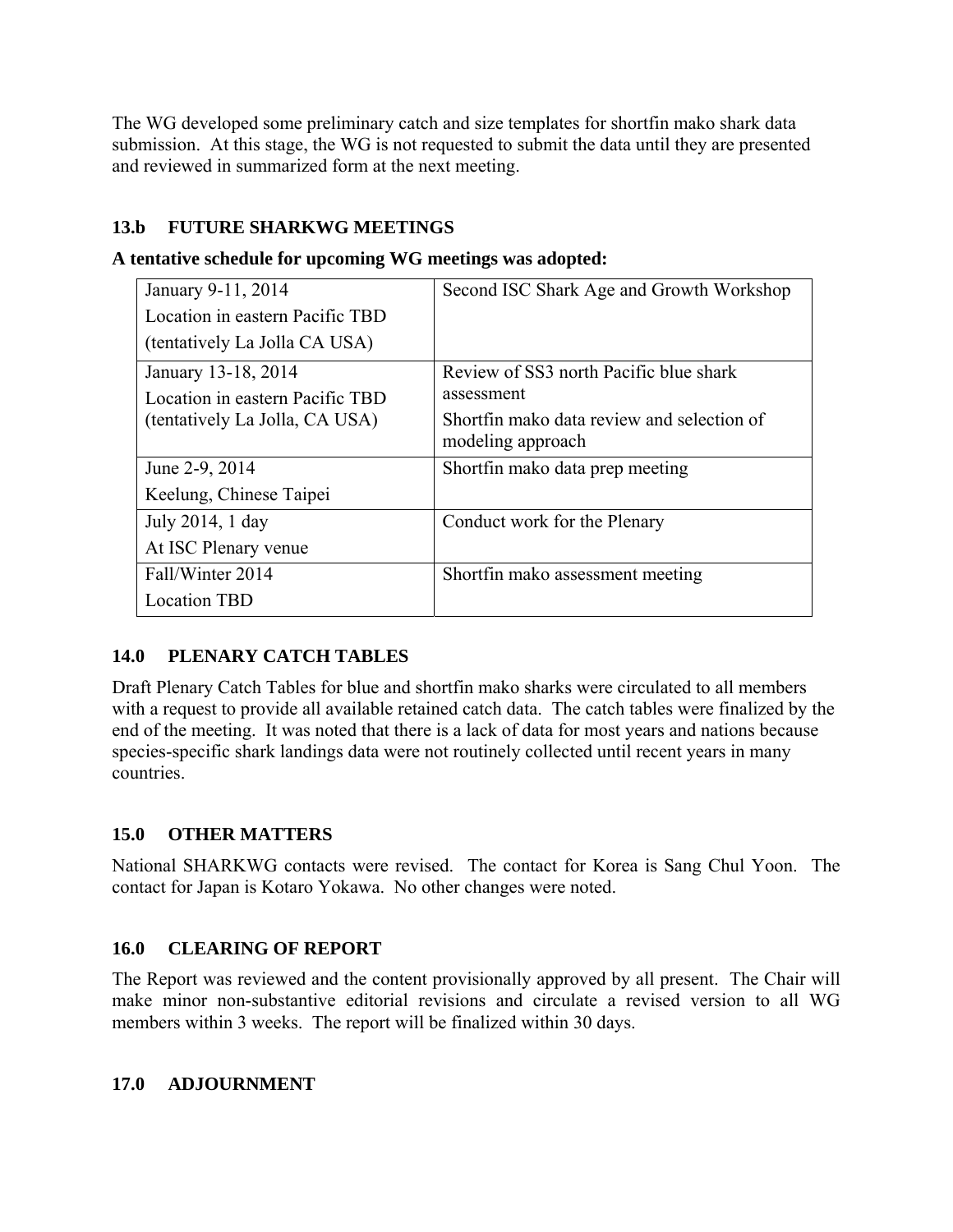The Chair thanked all participants for attending and extended a special thanks to the Korean Delegation for hosting and providing meeting support. She said she looks forward to seeing everyone again at the planned SHARKWG meetings and Shark Age and Growth Workshop.

The meeting was adjourned at 15:12, July 11, 2013.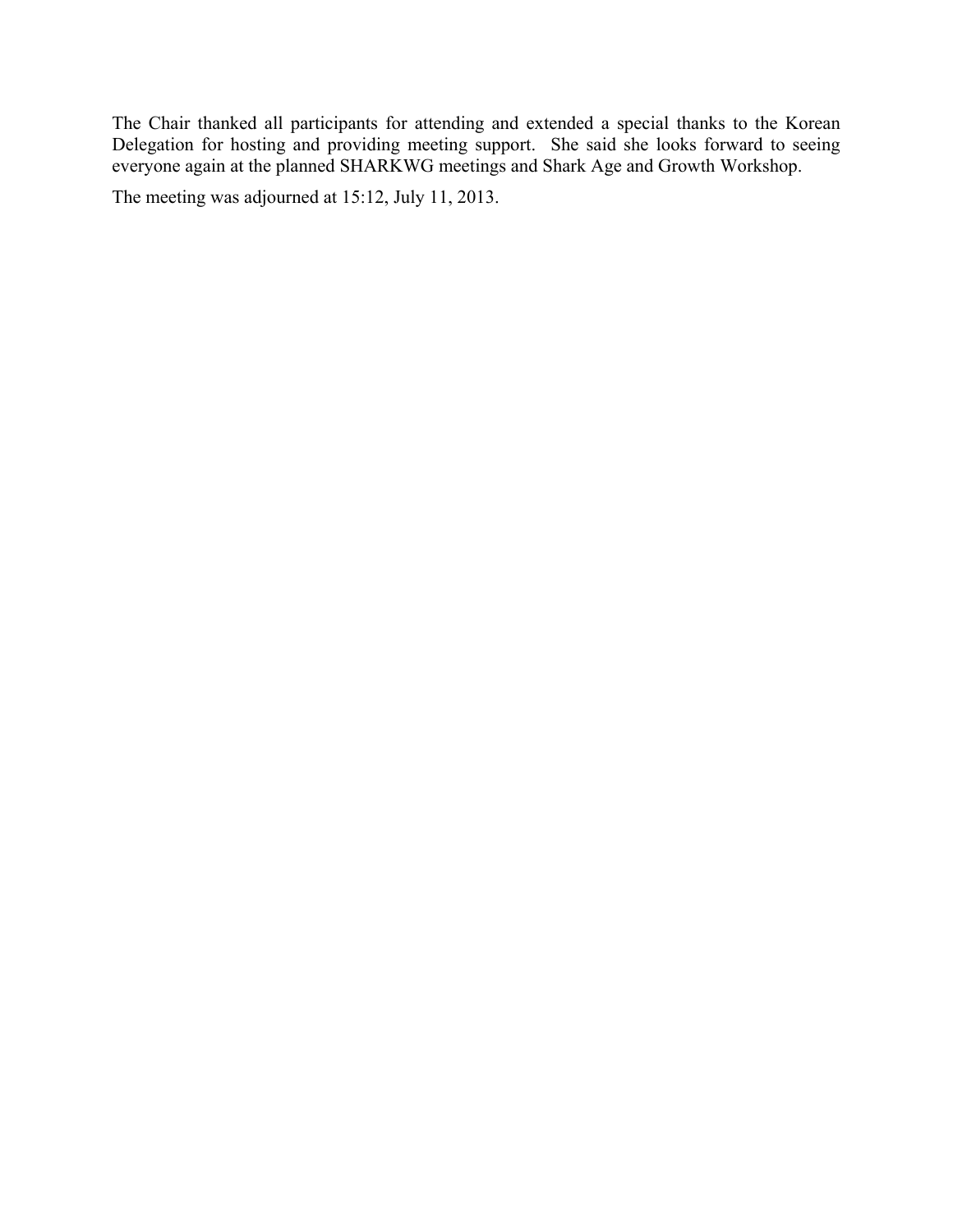# **Attachment 1: List of Participants**

#### **Chinese Taipei**

Ren-Fen Wu Overseas Fisheries Development Council 19, Lane 113, Roosevelt Road, Sec. 4 Taipei, 106 Taiwan fan@ofdc.org.tw

#### **Japan**

Mikihiko Kai Natl. Res. Inst. of Far Seas Fisheries 5-7-1 Orido, Shimizu Shizuoka, Japan 424-8633 81-54-336-6045, 81-54-335-9642 (fax) kaim@affrc.go.jp

Yasuko Semba Natl. Res. Inst. of Far Seas Fisheries 5-7-1 Orido, Shimizu Shizuoka, Japan 424-8633 81-54-336-6011, 81-54-335-9642 (fax) senbamak@affrc.go.jp

Kotaro Yokawa Natl. Res. Inst. of Far Seas Fisheries 5-7-1Orido, Shimizu Shizuoka, Japan 424-8633 81-54-336-6016, 81-54-335-9642 (fax) Yokawa@fra.affrc.go.jp

#### **Mexico**

Michel Dreyfus Centro Regional de Inv Pesquera Km. 97.5, Carretera Tij-Ensenada Ensenada, Mexico Phone: 52-646-17-46135 dreyfus@cicese.mx

Luis Fleischer Instituto Nacional de la Pesca, Mexico Km 1. Carretera a Pichnilingue La Paz, B.C.S. CP. 23000 Mexico Phone: 52-612-12-21367 Ext. 107 Fax: 52-612-12-21367 lfleischer21@hotmail.com

#### **Republic of Korea**

Yeon Kyu Jeong National Fisheries Research and Development Inst. 216 Haean-ro, Gijang-up, Gijang-gun Busan, 619-705 Korea Yunggooda82@gmail.com

Zang Geun Kim National Fisheries Research and Development Inst. 216 Haean-ro, Gijang-up, Gijang-gun Busan, 619-705 Korea zgkim@korea.kr

Mi Kyung Lee National Fisheries Research and Development Inst. 216 Haean-ro, Gijang-up, Gijang-gun Busan, 619-705 Korea mklee790505@gmail.com

Sung Il Lee National Fisheries Research and Development Inst. 216 Haean-ro, Gijang-up, Gijang-gun Busan, 619-705 Korea k.sungillee@gmail.com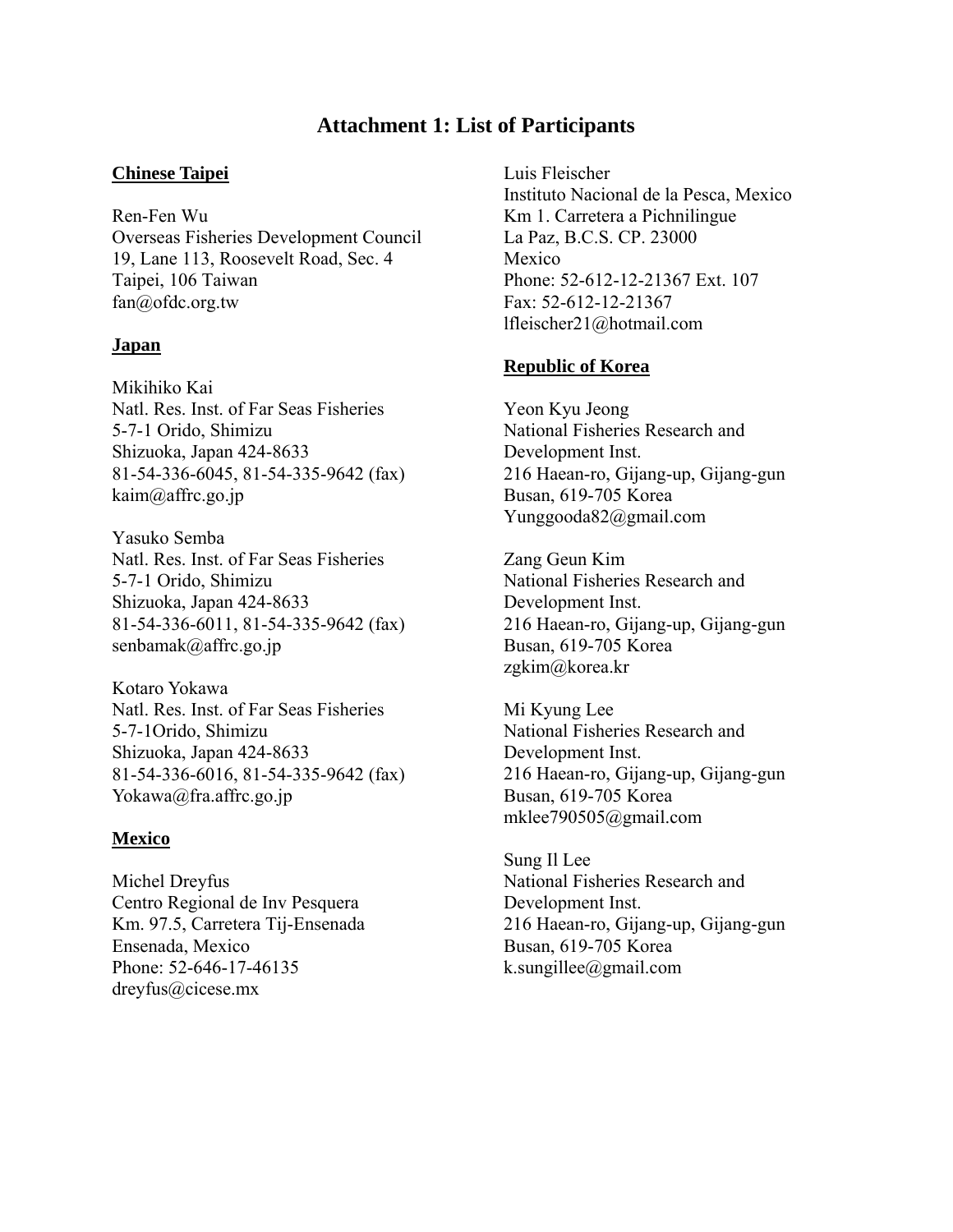Heewon Park National Fisheries Research and Development Inst. 216 Haean-ro, Gijang-up, Gijang-gun Busan, 619-705 Korea heewon81@gmail.com

Sang Chul Yoon National Fisheries Research and Development Inst. 216 Haean-ro, Gijang-up, Gijang-gun Busan, 619-705 Korea scyoon@korea.kr

#### **United States**

Gerard DiNardo NOAA/NMFS PIFSC 2570 Dole St. Honolulu, HI 96822-2396 808-983-5397, 808-983-2902 (fax) Gerard.DiNardo@noaa.gov

Suzanne Kohin NMFS/SWFSC 8901 La Jolla Shores Drive La Jolla, CA 92037 858-546-7104, 858-546-7003 (fax) Suzanne.Kohin@noaa.gov

Kevin Piner NMFS/SWFSC 8901 La Jolla Shores Drive La Jolla, CA 92037 858-546-5613, 858-546-7003 (fax) Kevin.Piner@noaa.gov

Steven Teo NMFS/SWFSC 8901 La Jolla Shores Drive La Jolla, CA 92037 858-546-7179, 858-546-7003 (fax) Steve.Teo@noaa.gov

William Walsh NOAA/NMFS PIFSC 2570 Dole St. Honolulu, HI 96822-2396 808-983-5346, 808-983-2902 (fax) William.Walsh@noaa.gov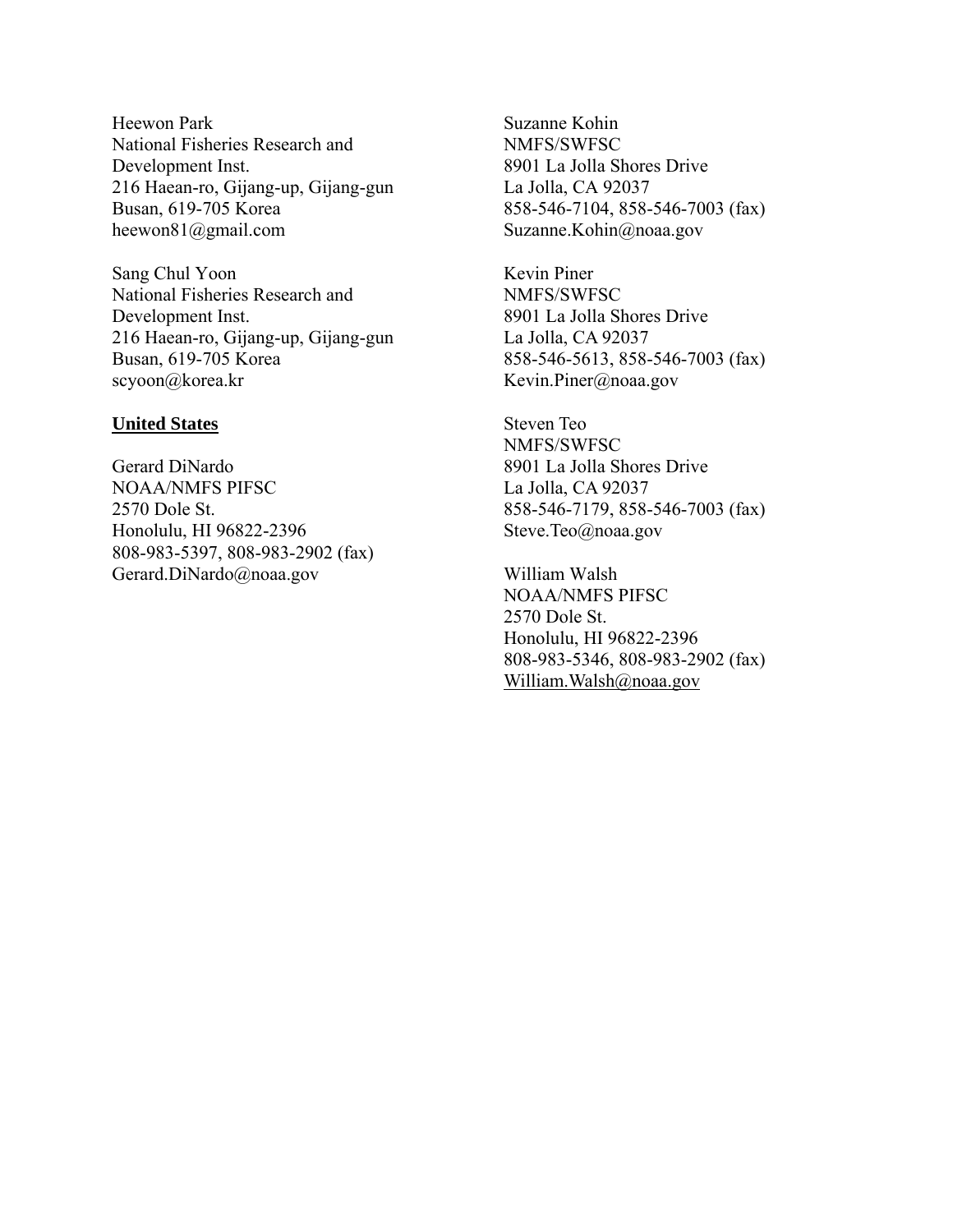# **Attachment 2. Meeting Documents**

# **WORKING PAPERS**

| ISC/13/SHARKWG-3/01      | Size composition and spatial distribution of shortfin mako<br>sharks by size and sex in U.S. West Coast fisheries. L.<br>Urbisci, T. Sippel, S. Teo, K. Piner and S. Kohin<br>(suzanne.kohin@noaa.gov)                                 |
|--------------------------|----------------------------------------------------------------------------------------------------------------------------------------------------------------------------------------------------------------------------------------|
| ISC/13/SHARKWG-3/02      | Estimation of growth curve from length composition of<br>juvenile shortfin mako shark, <i>Isurus oxyrinchus</i> , in the<br>western and central North Pacific Ocean. M. Kai, K.<br>Shiozaki, Y. Semba and K. Yokawa (kaim@affrc.go.jp) |
| ISC/13/SHARKWG-3/03      | Global population genetic structure of shortfin mako ( <i>Isurus</i><br><i>oxyrinchus</i> ) inferred from microsatellite DNA markers. M.<br>Taguchi and K. Yokawa (tagu305@affrc.go.jp)                                                |
| ISC/13/SHARKWG-3/04      | Spatial distribution pattern of shortfin mako (Isurus<br><i>oxyrinchus</i> ) caught by Japanese fisheries in the North<br>Pacific. Y. Semba and K. Shiozaki (senbamak@affrc.go.jp)                                                     |
| <b>INFORMATION PAPER</b> |                                                                                                                                                                                                                                        |
| ISC/13/SHARKWG-3/INFO-01 | Stock assessment of blue sharks in the north Pacific Ocean<br>using Stock Synthesis: Executive Summary. J. Rice and S.                                                                                                                 |

Harley (*JoelR@spc.int*)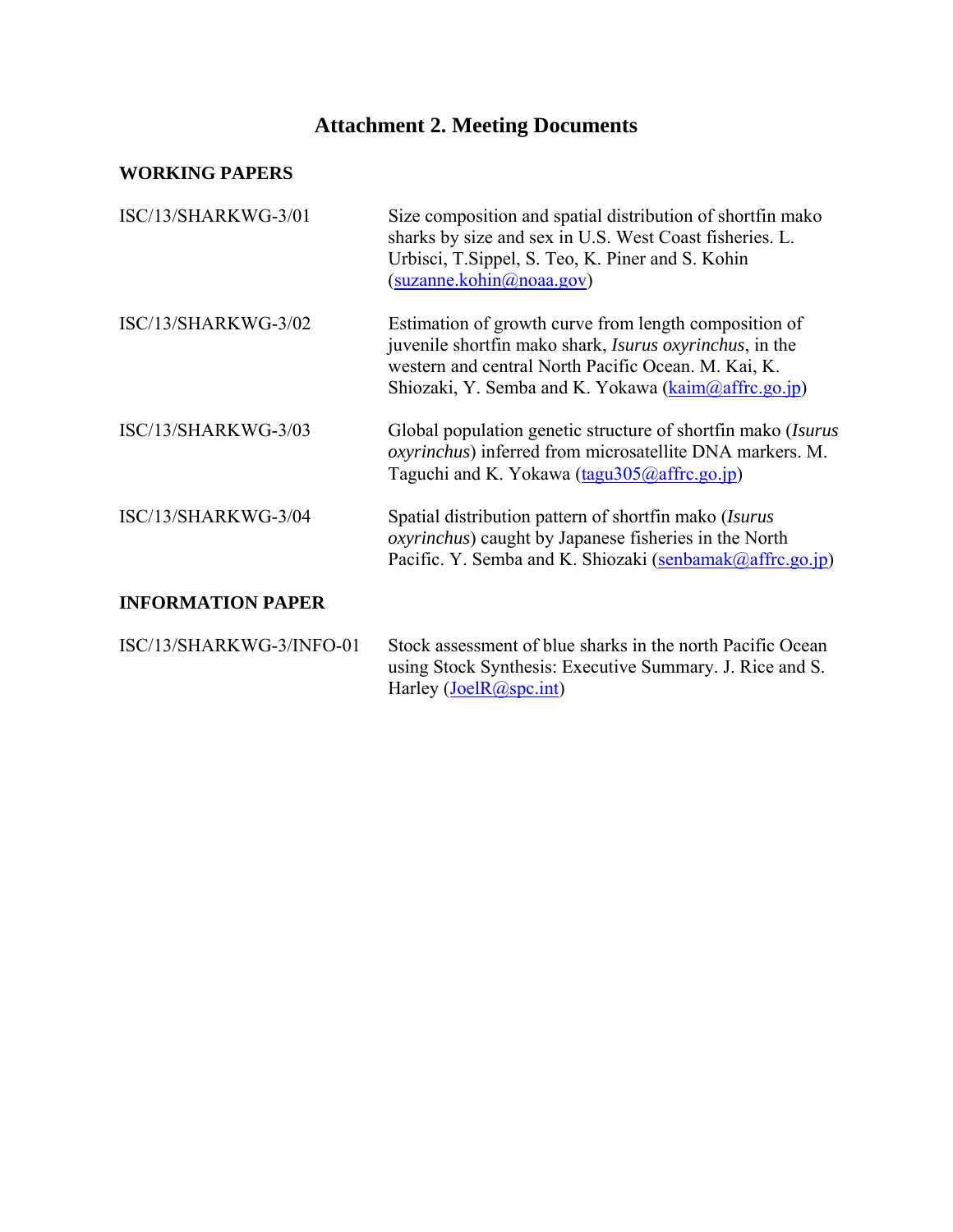# **Attachment 3: Meeting Agenda**

#### **SHARK WORKING GROUP (SHARKWG)**

#### *INTERNATIONAL SCIENTIFIC COMMITTEE FOR TUNA AND TUNA-LIKE SPECIES IN THE NORTH PACIFIC*

#### **INTERCESSIONAL WORKSHOP AGENDA**

#### **6-8 & 11July, 2013 Novotel Hotel, Ballroom C Busan, Korea**

Meeting will start at 10:00 am on July 6 and at 9:00 am everyday thereafter.

#### Saturday – Monday, July 6-8

- 1. Opening of SHARKWG Workshop
	- a. Welcoming remarks
	- b. Introductions
	- c. Meeting arrangements
- 2. Distribution of documents and numbering of Working Papers
- 3. Review and approval of agenda
- 4. Appointment of rapporteurs
- 5. Summary of the April 2013Workshop
- 6. SS3 modeling of north Pacific blue shark (*Teo*)
	- a. Progress to date
	- b. Plan for use of SS3 model results for Plenary and WCPFC SC
- 7. Finalize BSP assessment report including Conservation Information and Executive Summary (*Piner*)
- 8. Peer review of north Pacific blue shark assessment (*Kohin*)
- 9. Review shortfin mako shark spatial distribution by size/sex (*Kai, Piner*)
- 10. Review shortfin mako shark life history (*Semba, Teo*)
	- a. Age and growth and workshop plans
	- b. Length-weight conversions
	- c. Maturity
	- d. Genetics
- 11. Decide on shortfin mako shark modeling approach including spatial extent and regional areas for catch estimation and size/sex aggregation, and biological input parameter values (Kai, Yoon)